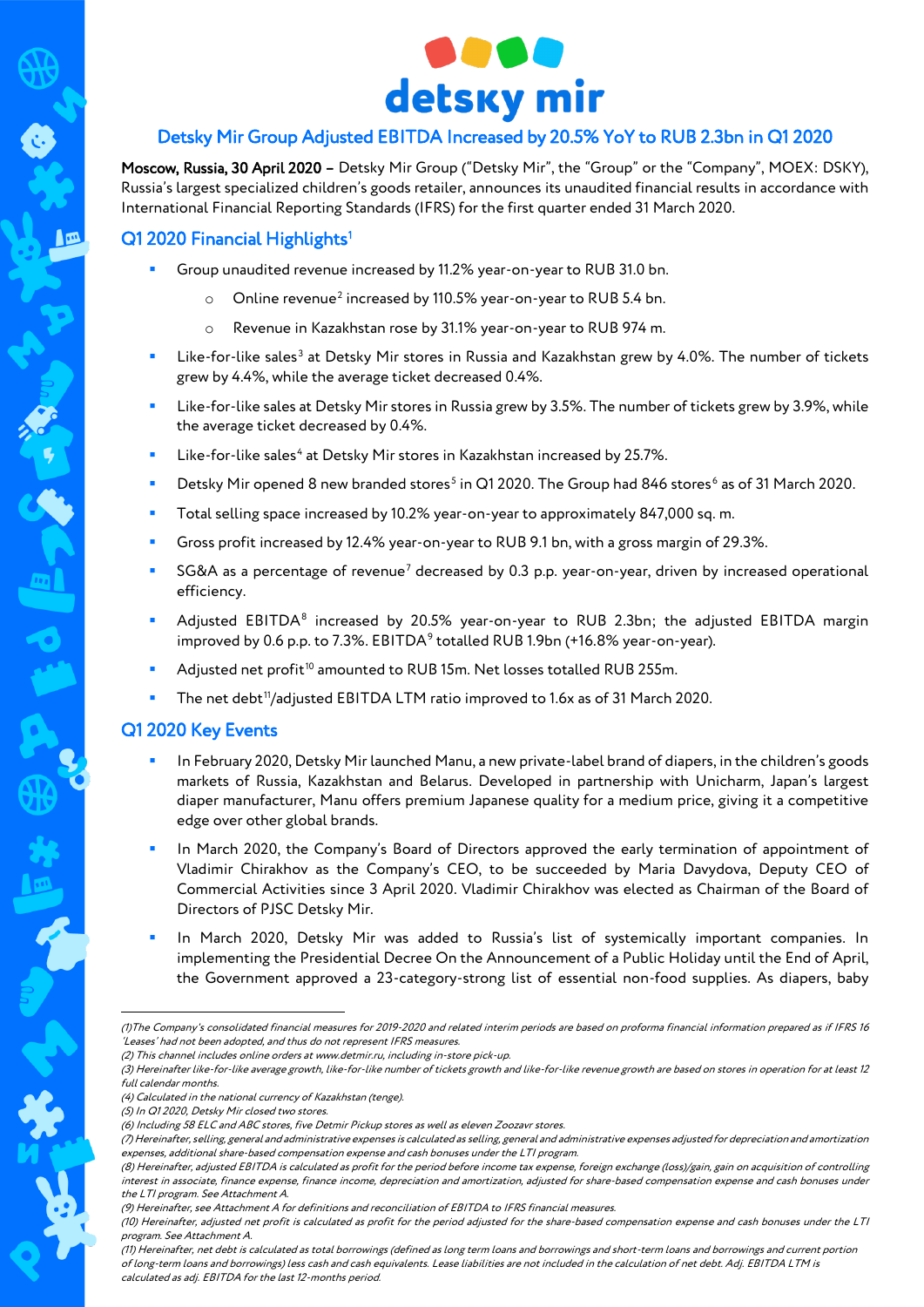pacifiers, feeding bottles and babycare products are included in the list, the decree provides a legal basis for the Detsky Mir retail chain to continue to provide essential supplies to the population while the country is on high alert.

- In March 2019, Expert RA rating agency reiterated Detsky Mir a long-term credit rating of ruA+ with a stable outlook.
- As part of its long-term incentive programme (LTIP), the Company repurchased 1,212,210 ordinary shares of Detsky Mir for RUB 90 m, representing 0.16% of the share capital of the Company.

# Events after the Reporting Period

- As of 30 April 2020, the majority of stores operated by Detsky Mir in Russia remain open, with a total of 84 stores temporarily closed due to the spread of the coronavirus (COVID-19). Zoozavr and Detmir Pickup stores are continuing normal operation, while ELC and ABC stores are temporarily closed. In Kazakhstan, 36 stores have been temporarily closed, with pickup points set up at 12 closed locations so that customers are able to collect goods ordered from the Detsky Mir online store. The Belarusian retail chain Detmir is operating normally.
- Group unaudited revenue decreased by 33% year-on-year in first 27 days of April (-19% YoY last week), while online revenue rose by 3.5x year-on-year. The online share of Detsky Mir's total sales in Russia reached 41%.
- In April 2020, Detsky Mir successfully issued its series BО-06 exchange-traded bond with a nominal value of RUB 3 bn and a coupon rate of 7.0% p.a. The put option is in 3 years.

# Maria Davydova, PJSC Detsky Mir Chief Executive Officer, said:

"As with previous downturns, this crisis has confirmed that we have selected a highly effective business model, driven by our omnichannel and multi-category proposition. During the first quarter, we were able not only to increase the Company's share across all our markets, but also to achieve explosive growth in the online segment. We have also been keeping to our strategy of low prices to maintain traffic and improve operational efficiency. As a result, we have posted strong adjusted EBITDA growth, almost twice as high as revenue growth rates.

"However, in mid-March we faced with the impact of COVID-19 outbreak, rapidly unfolding in Russia and around the world and leading to a considerable drop in traffic across our stores. Detsky Mir is responding in a consistent manner to ensure employee and customer safety, as well as to maintain the necessary stock of essential goods. We have also significantly streamlined our operating expenses, including through temporary store closures in large shopping malls. Most of our Russian stores remain open to continue playing the important societal role of providing essential food and non-food products for children.

"Right now, we are placing a strong focus on e-commerce. In March, we boosted the share of our online revenue to 25%. Despite a higher demand for online shopping, our logistics and IT infrastructure are ready to absorb a twofold growth of the online segment. We are planning to expand our e-commerce presence by developing our children's goods marketplace, increasing our product assortment in this category from 50,000 to 1 million SKUs.

"Maintaining financial stability is a top priority for the Company during the crisis. In March and April, we have refinanced more than RUB 11 bn of our short-term debt. We have also decided to increase the Company's cash balances to RUB 10.8 bn so as to ensure business continuity in the event of a further economic or epidemiologic downturn in the country.

"We remain fully committed to the Company's mid-term targets announced in early March: we are planning to open at least 300 stores with a 40% IRR and maintain our double-digit adjusted EBITDA margin. We also see strong potential in pursuing our new compact format of stores, with this segment tentatively estimated at 2,000 stores. However, our 2020 targets may be subject to change after the second quarter."

### Operating Results

|                  | Q1 2020 | Q1 2019 | Change                   |
|------------------|---------|---------|--------------------------|
| Number of stores | 846     | 748     | +13.1%                   |
| Detsky Mir       | 772     | 674     | $+14.5%$                 |
| ELC & ABC        | 58      | 68      | $-14.7%$                 |
| Zoozavr          | 11      | ь       | +83.3%                   |
| Detmir Pickup    |         | -       | $\overline{\phantom{0}}$ |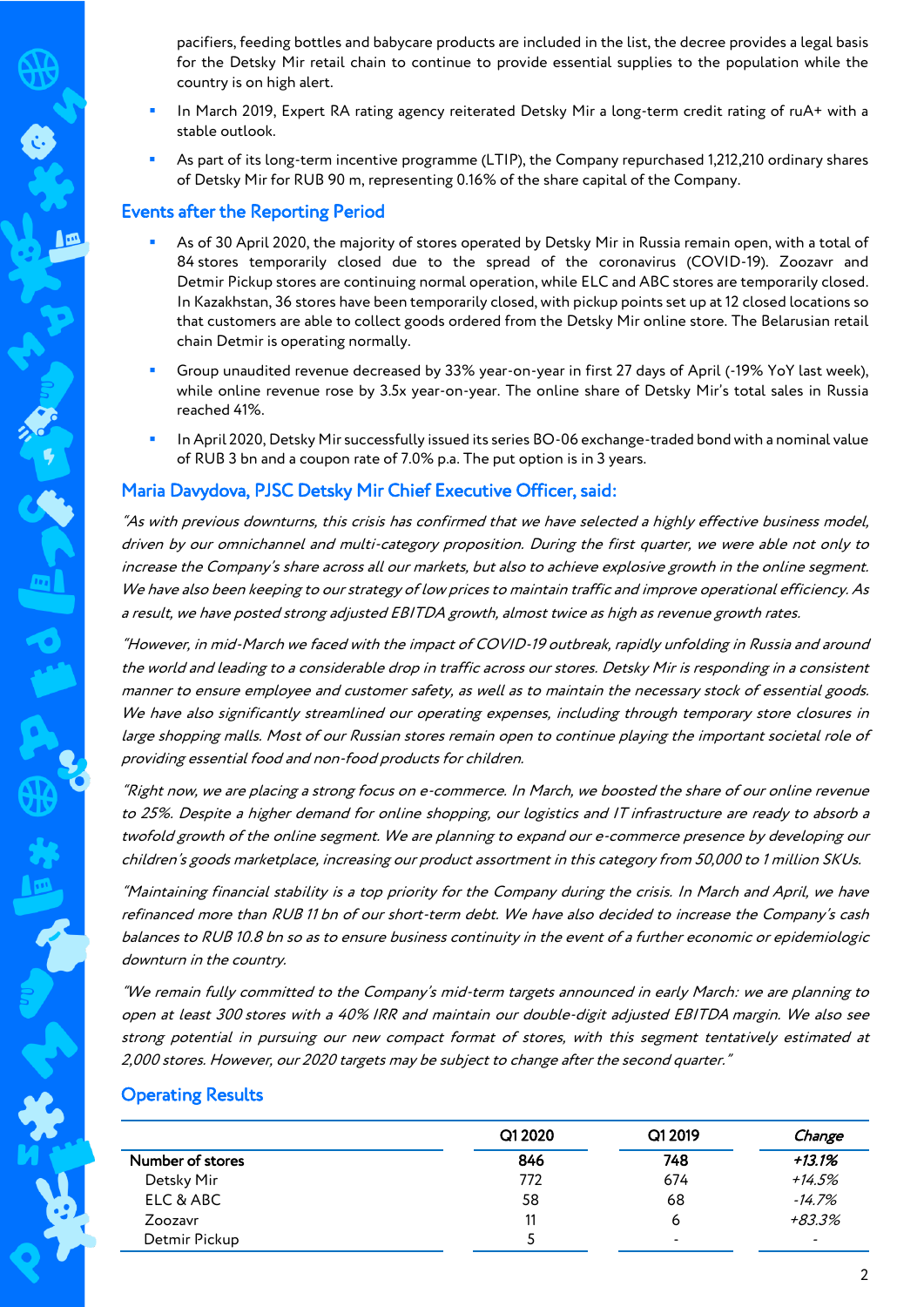| Selling space ('000, sq.m.)            | 847     | 769     | $+10.2%$    |
|----------------------------------------|---------|---------|-------------|
| Russian Ruble (RUB), million           | Q1 2020 | Q1 2020 | Change      |
| Revenue of Detsky Mir in Russia        | 29,607  | 26,930  | $+9.9%$     |
| Revenue of Detsky Mir in Kazakhstan    | 974     | 743     | $+31.1%$    |
| Other revenue <sup>12</sup>            | 438     | 213     | +105.6%     |
| <b>Total Revenue</b>                   | 31,020  | 27,886  | $+11.2%$    |
| Detsky Mir in Russia and Kazakhstan    | Q1 2020 | Q1 2019 | Change      |
| Like-for-like revenue growth           | 4.0%    | 7.2%    | $-3.2 p.p.$ |
| Like-for-like number of tickets growth | 4.4%    | 8.2%    | $-3.8 p.p.$ |
| Like-for-like average ticket growth    | $-0.4%$ | $-0.9%$ | $+0.5 p.p.$ |
| Detsky Mir in Russia                   | Q1 2020 | Q1 2019 | Change      |
| Like-for-like revenue growth           | 3.5%    | 6.6%    | $-3.1 p.p.$ |
| Like-for-like number of tickets growth | 3.9%    | 7.5%    | $-3.6 p.p.$ |
| Like-for-like average ticket growth    | $-0.4%$ | $-0.9%$ | $+0.5 p.p.$ |

Eight new stores of the Detsky Mir chain were opened in the first quarter of 2020, as most of the new stores are traditionally opened in the second half of the year. As part of the new retail format pilots, the fifth compact store of the Detmir Pickup chain was opened, as well as the eleventh store of the Zoozavr chain.

As of the end of the reporting period, Detsky Mir Group had 846 retail outlets: 772 branded Detsky Mir stores in 297 cities of Russia, Kazakhstan and Belarus, 5 Detmir Pickup stores, 58 ELC and ABC retail chain stores, as well as 11 Zoozavr pet supplies stores. The Group's total selling space was 847,000 sq. m (+10.2% year-on-year).

Despite the challenging economic and epidemiological situation both in Russia and globally, Detsky Mir has delivered strong business growth: our consolidated unaudited revenue rose by 11.2% year-on-year to RUB 31.0 bn. Detsky Mir's revenue in Kazakhstan grew by 31.1% year-on-year.

The Company successfully saw through the New Year season and the traditional Russian 'Men's Day' and 'Women's Day' holiday period during the first quarter. However, the significant growth in demand for essential goods seen in mid-March was followed by a marked decline in traffic across shopping malls in the last ten days of the month due to the spread of the coronavirus (COVID-19). Revenue growth was primarily driven by the chain's organic expansion and by new locations ramping up to full capacity. At the same time, like-for-like sales in Russia and Kazakhstan increased by 4.0%.

Essentials like diapers, baby food and babycare products were the fastest growing categories in the first quarter, increasing their share in the chain's total revenue by 1.7 p.p. year-on-year to 36%. In the apparel and footwear category, the Company successfully sold off its winter collection and generated strong sales at the start of the spring/summer season, with the share of these goods hitting 24% of total Detsky Mir sales in Russia.

Toys were also a strong performer in like-for-like sales; however, their share in Detsky Mir's total sales decreased to 31% in Q1, on the back of strong demand for essential items. The month-end spike in demand for arts and crafts and board games brought the share of this category in total toys sales up to 17.6% for March 2020 (up 1.4 p.p. year on-year).

<span id="page-2-0"></span>Detsky Mir has been pushing private labels across all categories, maintaining its strong focus on the transition to direct import contracts to provide the best price guarantee to customers. The share of private labels and direct contracts in total sales has grown by 2.1 p.p. year-on-year to 39.6% over the first quarter.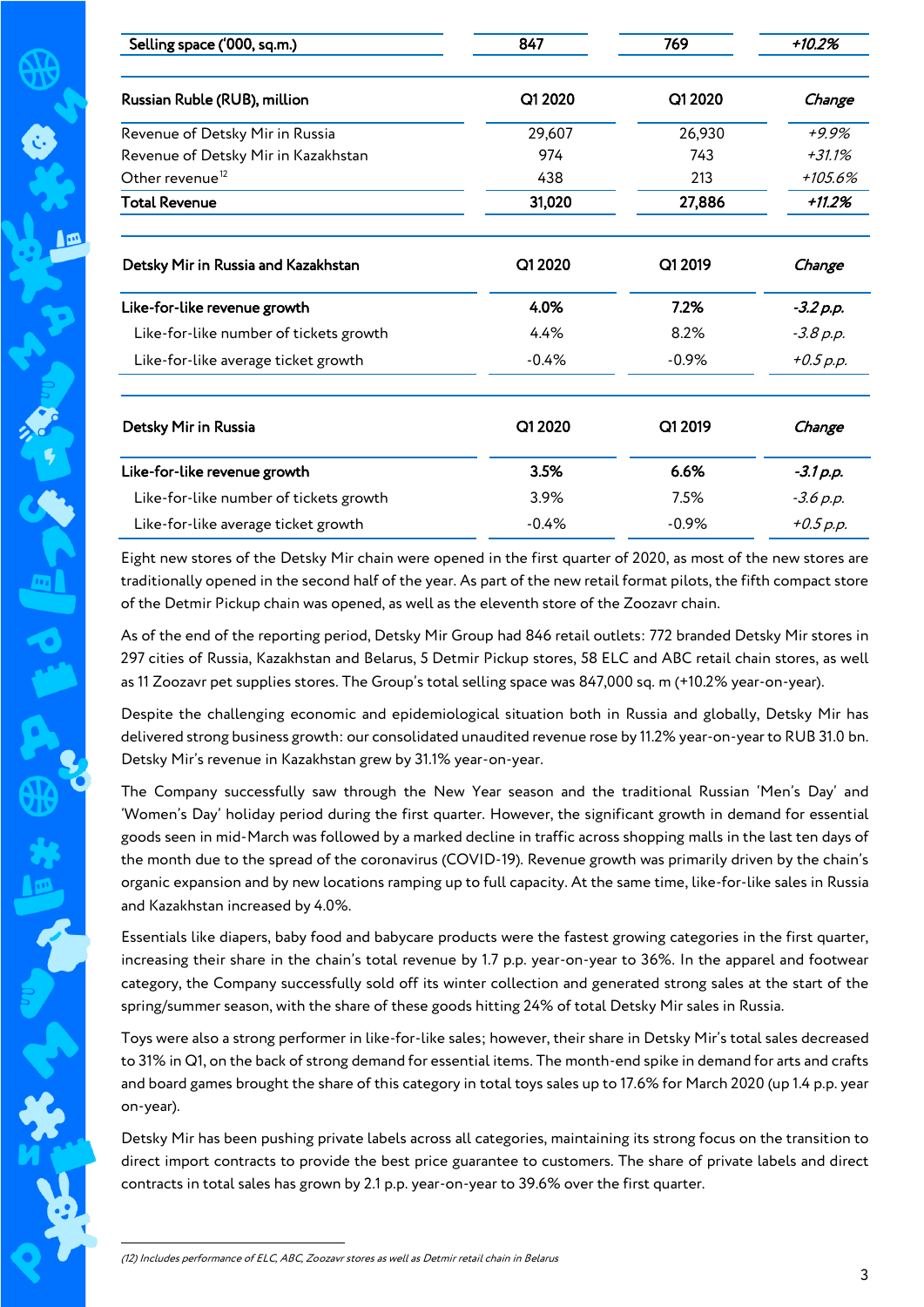The current market dynamics reinforce the role of e-commerce as the key business segment, and Detsky Mir has maintained superior customer service levels in online delivery, as consumers increasingly move their shopping online. Detsky Mir's online revenue more than doubled year-on-year to RUB 5.4 bn in Q1 2020. The online share of Detsky Mir's total sales in Russia reached 25% in March. This strong online performance was led by essentials, with sales of diapers and baby food more than tripling year-on-year on detmir.ru.

In late 2019, Detsky Mir launched the pilot version of its children's fashion marketplace. In Q1, the apparel and footwear category expanded its assortment by 50% to 30,000 SKUs, driven by the marketplace development efforts. The Company expects the assortment in this category to grow to 50,000 SKUs by the end of the second quarter, and has plans to launch a marketplace for fast-moving consumer goods.

### Financial Results

<u>.</u>

*.* 

### Income Statement Highlights<sup>[13](#page-3-0)</sup>

| <b>IAS17</b>                   |          |          | IFRS <sub>16</sub> |          |           |
|--------------------------------|----------|----------|--------------------|----------|-----------|
| Russian Ruble (RUB), million   | Q1 2020  | Q1 2019  | Change             | Q1 2020  | Q1 2019   |
| Revenue                        | 31,020   | 27,886   | $+11.2%$           | 31,020   | 27,886    |
| Online store                   | 5,443    | 2,586    | $+110.5%$          | 5,443    | 2,586     |
| Gross profit                   | 9,085    | 8,082    | $+12.4%$           | 9,085    | 8,082     |
| Gross profit margin,%          | 29.3%    | 29.0%    | $+0.3 p.p.$        | 29.3%    | 29.0%     |
| SG&A                           | (6,826)  | (6,205)  | +10.0%             | (4,386)  | (3,915)   |
| % of revenue                   | $-22.0%$ | $-22.3%$ | $-0.3 p.p.$        | $-14.1%$ | $-14.0\%$ |
| Other operating expenses       |          | (2)      | +135.7%            | 1        | (2)       |
| <b>EBITDA</b>                  | 1,922    | 1,646    | +16.8%             | 4,362    | 3,936     |
| EBITDA margin, %               | 6.2%     | 5.9%     | $+0.3 p.p.$        | 14.1%    | 14.1%     |
| <b>Adjusted EBITDA</b>         | 2,260    | 1,875    | +20.5%             | 4,700    | 4,165     |
| Adjusted EBITDA margin, %      | 7.3%     | 6.7%     | +0.6 p.p.          | 15.2%    | 14.9%     |
| Profit for the period          | $-255$   | 291      | $-187.7%$          | $-353$   | $-164$    |
| Profit margin, %               | $-0.8\%$ | 1.0%     | $-1.8 p.p.$        | $-1.1%$  | $-0.6%$   |
| Adjusted profit for the period | 15       | 474      | $-96.8%$           | $-83$    | 19        |
| Adjusted profit margin, %      | 0.05%    | 1.7%     | $-1.7 p.p.$        | $-0.3%$  | 0.1%      |
| Net debt                       | 24,259   | 23,106   | +5.0%              | 24,259   | 23,106    |
| <b>Lease liabilities</b>       |          |          |                    | 33,997   | 33,211    |
| Net debt / EBITDA              | 1.7      | 1.9      |                    |          |           |
| Net Debt / adjusted EBITDA LTM | 1.6      | 1.8      |                    |          |           |

In Q1 2020, Detsky Mir significantly increased its operating income. Rapid revenue growth, combined with an optimization of purchasing prices, effective product mix management and increased operational efficiency, allowed the Company to increase adjusted EBITDA by 20.5% year-on-year to RUB 2.3 bn and adjusted EBITDA margin by 60 bps year-on-year to 7.3%.

Although we invested heavily in prices to attract new customers, the Company managed to improve its gross profit margin by 0.3 p.p. year-on-year to 29.3%, thanks to an increase in inventory while there was a stable exchange rate.

Detsky Mir is committed to the continuous enhancement of operational efficiency by reducing operating costs, notably through the renegotiation of commercial lease terms. In Q1 2020, rental expenses as a percentage of revenue decreased by 0.5 p.p. year-on-year. By replacing paper marketing materials with electronic

<span id="page-3-0"></span><sup>(13)</sup> The Company has applied IFRS 16 "Leases" for its audited financial results beginning on January 1, 2018. However, this table provides a comparison of key financial indicators on an IAS 17 basis, as in management's opinion, this approach allows the Company to more accurately assess the trends and dynamics of its business growth. This table also provides our financial results on an IFRS 16 basis.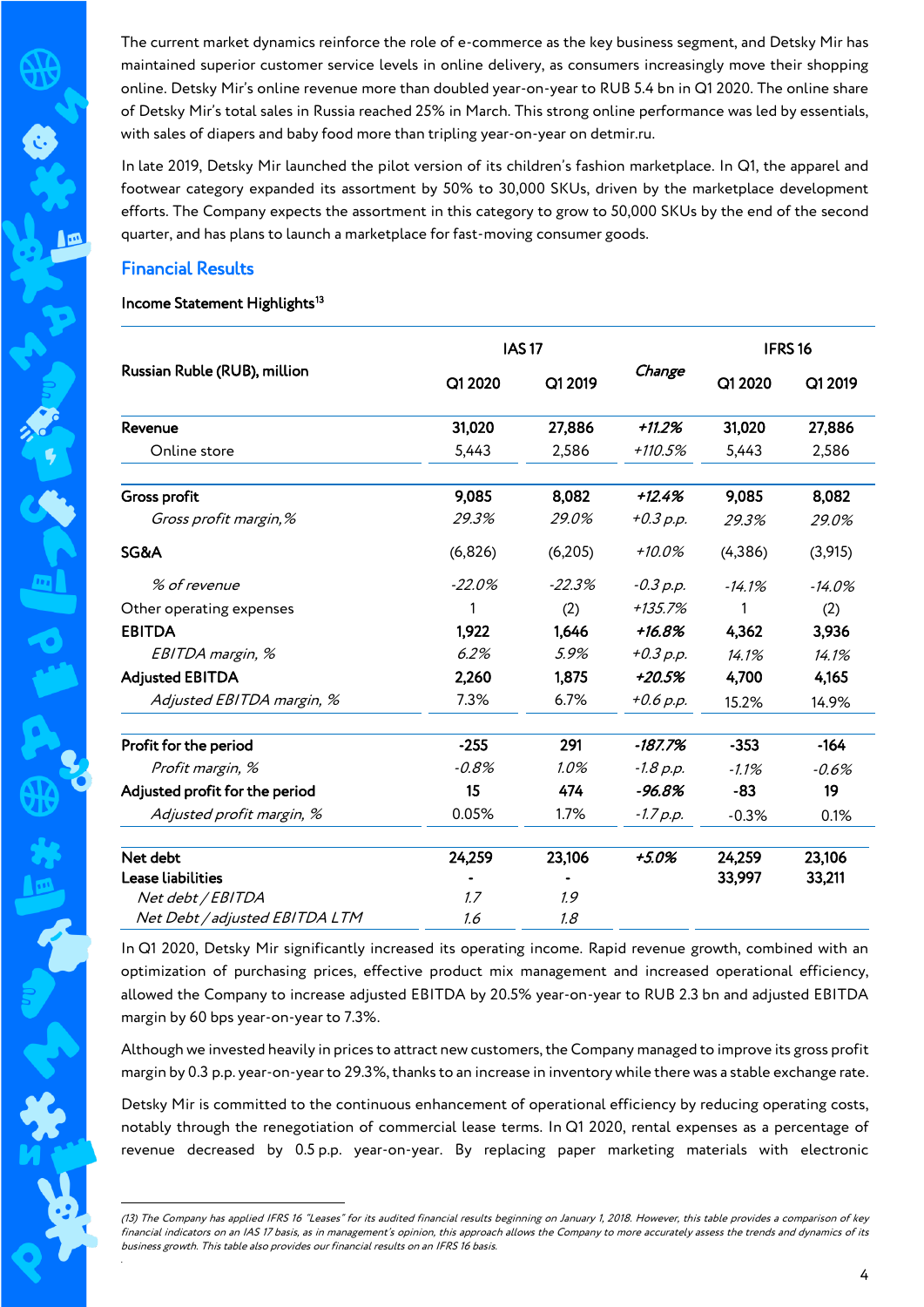communications, the Company was able to cut marketing expenses as a percentage of revenue by 0.3 p.p. yearon-year.

Adjusted SG&A less amortization, depreciation and LTI expenses as a percentage of revenue decreased in Q1 2020 to 22.0%, down 0.3 p.p. compared to the same period last year.

#### Selling, General and Administrative (SG&A) Expenses

|                                                    |         | <b>IAS17</b> |             |         | IFRS <sub>16</sub> |
|----------------------------------------------------|---------|--------------|-------------|---------|--------------------|
| Russian Ruble (RUB), million                       | Q1 2020 | Q1 2019      | Change      | Q1 2020 | Q1 2019            |
| Payroll                                            | 2,662   | 2,397        | +11.0%      | 2,662   | 2,397              |
| % of revenue                                       | 8.6%    | 8.6%         |             | 8.6%    | 8.6%               |
| Rent & Utilities                                   | 2,810   | 2,679        | +4.9%       | 370     | 389                |
| % of revenue                                       | 9.1%    | 9,6%         | $-0.5 p.p.$ | 1.2%    | 1.4%               |
| Advertising & Marketing                            | 259     | 319          | $-18.8%$    | 259     | 319                |
| % of revenue                                       | $0.8\%$ | 1.1%         | $-0.3 p.p.$ | 0.8%    | 1.1%               |
| Other                                              | 1,095   | 809          | +35.4%      | 1,095   | 809                |
| % of revenue                                       | 3.5%    | 2.9%         | +0.6 p.p.   | 3.5%    | 2.9%               |
| SG&A (excl. D&A and LTI)                           | 6,826   | 6,205        | +10.0%      | 4,386   | 3,915              |
| % of revenue                                       | 22.0%   | 22.3%        | $-0.3 p.p.$ | 14.1%   | 14.0%              |
| Depreciation and amortisation                      | 686     | 592          | +15.8%      | 2,606   | 2,444              |
| % of revenue                                       | 2.2%    | 2.1%         | $+0.1 p.p.$ | 8.4%    | 8.8%               |
| Additional bonus accruals under the LTI<br>program | 338     | 229          | +47.6%      | 338     | 229                |
| % of revenue                                       | 1.1%    | 0.8%         | $+0.3 p.p.$ | 1.1%    | 0.8%               |

Net interest expenses as a percentage of revenue decreased by 0.4 p.p. year-on-year due to leverage optimization, as well as seasonality factors. Detsky Mir's average weighted cost of debt as of the end of the reporting period declined by 0.5 p.p. year-on-year to 8.5%. In order to maintain the financial stability of the business, at the end of March the Company decided to increase the funds in its deposit account to RUB 10.8 bn through additional borrowing, ensuring the continuous operation of the business in the event of a further deterioration of the economic or epidemiological situation in the country. However, in March, Detsky Mir was able to refinance shortterm debt in the amount of RUB 5.1 bn for a period of at least 12 months.

The Company recorded RUB 251 m in income tax benefit due to the adjustment in income tax for the previous periods. Costs related to depreciation of fixed assets and amortization of intangible assets as a percentage of revenue were stable in Q1 2020 year-on-year, at 2.2%.

During the same reporting period, Detsky Mir had FX losses totaling RUB 1.3 bn, compared to RUB 182 m of losses in Q1 2019. The main reason for this is the revaluation of foreign currency liabilities (accounts payable to suppliers of goods) to the difference in exchange rates between the beginning and end of the first quarter of 2020. These expenses are unrealized exchange differences that may be compensated in subsequent quarters if the exchange rate improves, or if the payables are paid out at an exchange rate lower than the rate at the end of March 2020.

Adjusted net profit in Q1 2020 was RUB 15 m. Net losses amounted to RUB 255 m.

### Consolidated Cash Flow Statement Highlights

|                                       | <b>IAS17</b> |         |         | <b>IFRS16</b> |         |
|---------------------------------------|--------------|---------|---------|---------------|---------|
| Russian Ruble (RUB), million          | Q1 2020      | Q1 2019 | Change  | Q1 2020       | Q1 2019 |
| <b>Adjusted EBITDA</b>                | 2,260        | 1,875   | +20.5%  | 4,700         | 4,165   |
| Add/(deduct):                         |              |         |         |               |         |
| Change in working capital             | (7,661)      | (4,944) | +54.9%  | (7,597)       | (4,742) |
| Net interest and income tax paid      | (881)        | (1,094) | -19.5%  | (1,523)       | (2,103) |
| Other operating cash flows            | (79)         | 187     | -143.5% | (81)          | 186     |
| Net cash used in operating activities | (6,361)      | (3,976) | +60.0%  | (4,501)       | (2,494) |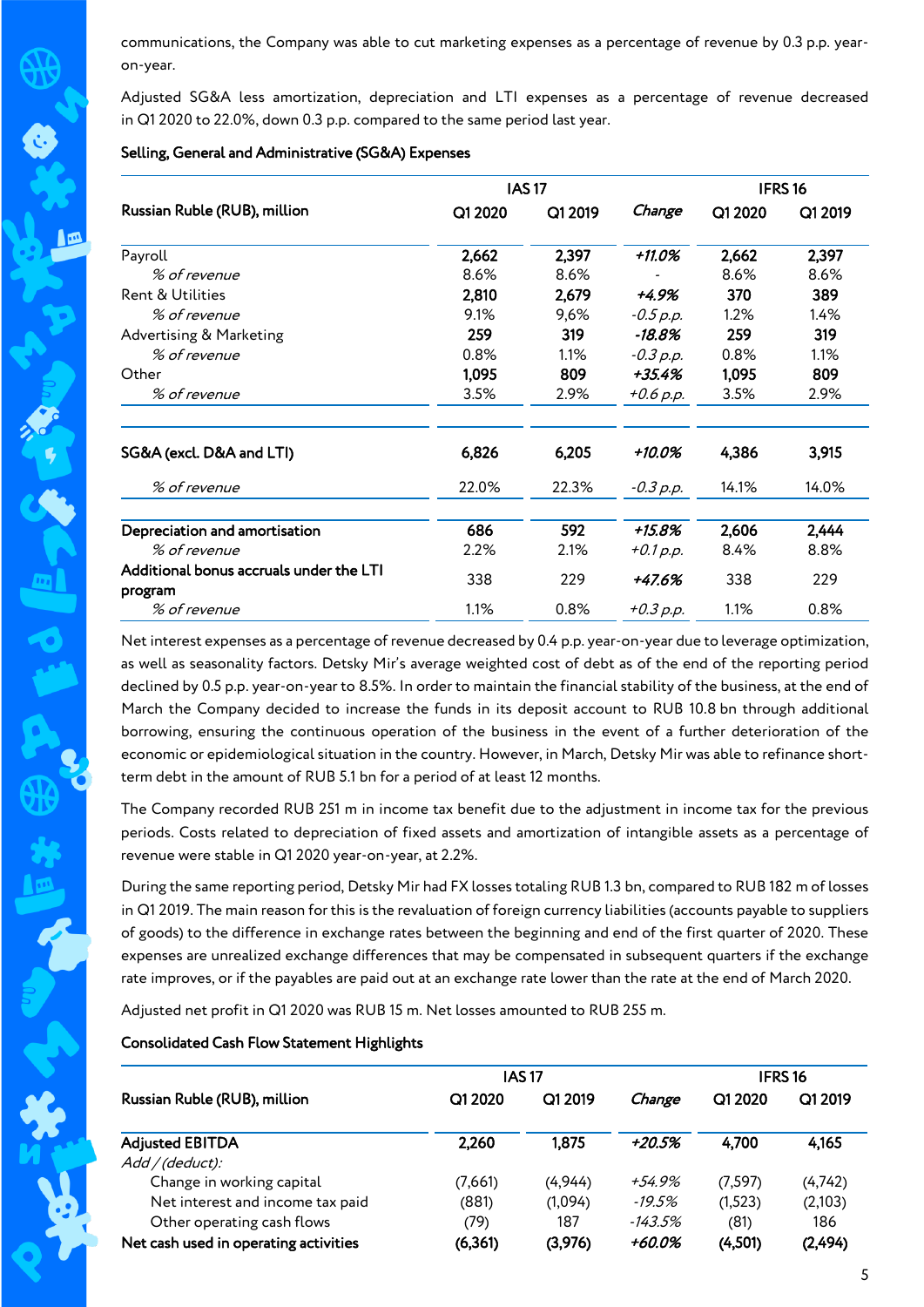| Net cash used in investing activities                  | (326)  | (856)   | -61.9%  | (326)  | (856)   |
|--------------------------------------------------------|--------|---------|---------|--------|---------|
| Net cash generated from financing activities           | 15.754 | 2,836   | +455.6% | 13.894 | 1,354   |
| Net (decrease) /increase in cash & cash<br>equivalents | 9.067  | (1.996) | +554.3% | 9.067  | (1.996) |

In Q1 2020, operating cash flows before changes in working capital (adjusted EBITDA) grew by 20.5% year-onyear, reaching RUB 2.3 bn. The Company increased its investment in working capital to RUB 7,661 m, versus RUB 4,944 m in Q1 2019. Changes in working capital were driven by additional purchases of RUB 5 bn to mitigate FX risks (RUB depreciation in March). Net interest expenses and income tax in the reporting period decreased by 19.5% year-on-year, reaching RUB 881 m. As a result, cash invested in operating activities increased by 60% yearon-year to RUB 6.4 bn in Q1 2020.

Cash used to finance investment activities and acquire fixed and intangible assets decreased by 61.9% year-onyear to RUB 326 m in Q1 2020. The Company didn't make any large one-off investments like those seen in Q1 of last year, when the Company purchased a flagship store and new distribution center. CAPEX for expansion of the retail chain totaled RUB 78 m in Q1 2020.

Net cash generated from financing activities in the reporting period amounted to RUB 15.8 bn, versus RUB 2.3 bn in Q1 2019. This increase was driven by increase in cash liquidity.

As of March 2020, Detsky Mir's total debt was RUB 35.1 bn, of which short-term loans accounted for 58.1% and long-term loans 41.9%. Net debt increased by 5.0% year-on-year to RUB 24.3 bn. All of the Company's debt is denominated in Russian rubles. As of the end of March, the Company's available undrawn credit limit with leading Russian and international banks totaled RUB 22.5 bn. Net debt/adjusted EBITDA declined to 1.6х, mostly due to efficient working capital management.

 $000$ 

# Conference Call Information

Detsky Mir's management will host a conference call today at 16:00 (Moscow time) / 14:00 (London time) / 9:00 (New York time) to discuss the Company's Q1 2020 unaudited IFRS Financial Results.

The dial-in numbers for the conference call are:

Russia +7 495 283 98 58

UK +44 203 984 98 44

USA +1 718 866 46 14

PIN 288 543#

Online presentation Detsky Mir Webcast

### For additional information:

Nadezhda Kiseleva Head of Public Relations Office: +7 495 781 08 08, ext. 2041 nkiseleva@detmir.ru

Sergey Levitskiy Head of Investor Relations Office: +7 495 781 08 08 ext. 2315 slevitskiy@detmir.ru

Detsky Mir Group (MOEX: DSKY) is a multi-format retailer and Russia's largest specialized children's goods retailer. The Group comprises the Detsky Mir and the Detmir Pickup retail chains, the ELC (Early Learning Centre in Russia) and the ABC retail chains, as well as the Zoozavr pet supplies retail chain. The Company operates a retail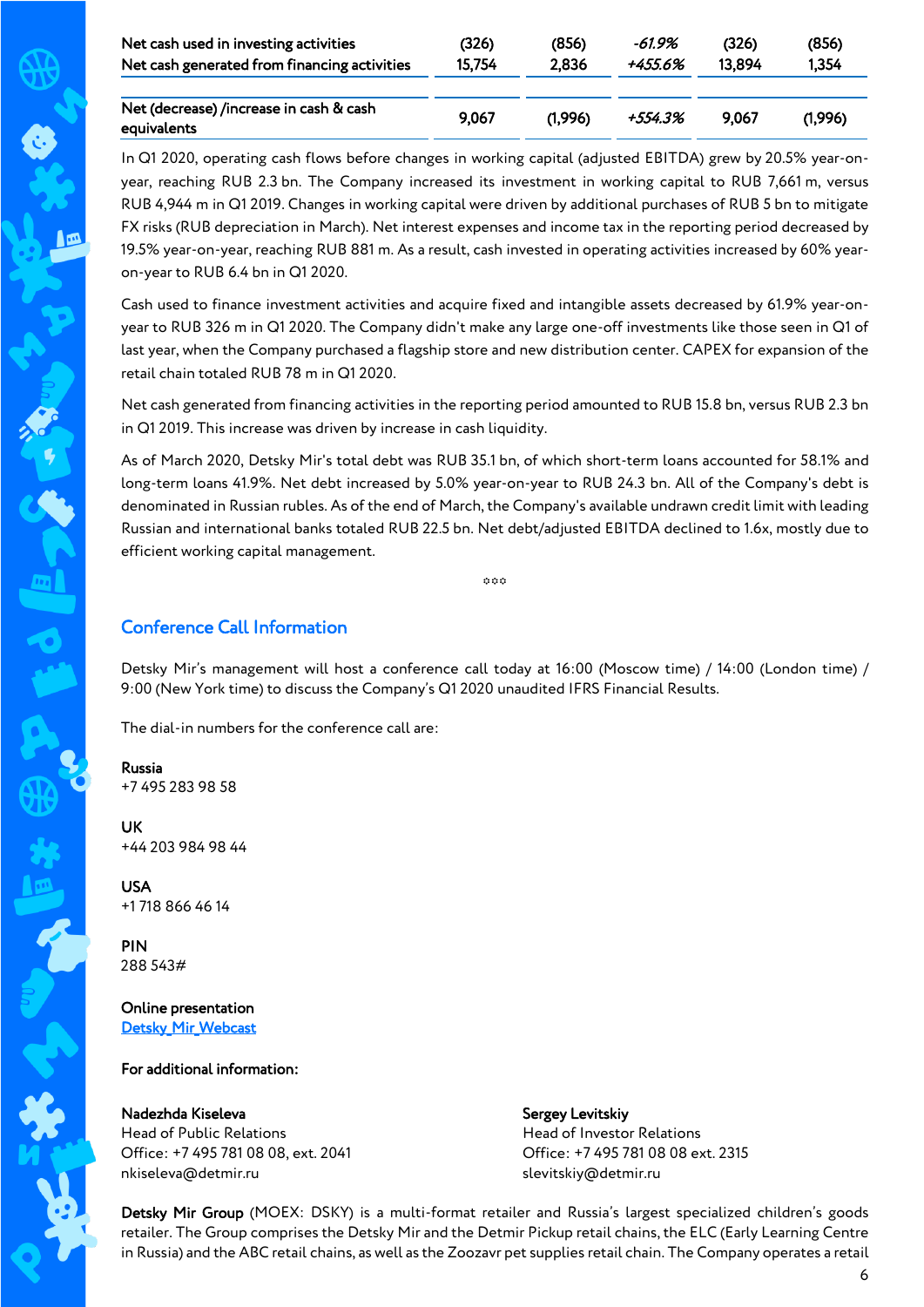chain of 772 Detsky Mir stores located in 297 cities in Russia, Kazakhstan and Belarus, five Detmir Pickup stores, as well as 46 ELC, 12 ABC and eleven Zoozavr stores as of 31 March 2020. Total selling space was approximately 847,000 square meters

Detsky Mir Group's shareholder structure as of the date of this announcement is as follows: PJSFC Sistema<sup>14</sup> -33.38%, Russia-China Investment Fund (RCIF) [15](#page-6-1) – 9.0%, free-float – 57.62%.

Lear more at www.detmir.ru, elc-russia.ru, ir.detmir.ru

#### Disclaimer

-

Some of the information in these materials may contain projections or other forward-looking statements regarding future events or the future financial performance of Detsky Mir. You can identify forward looking statements by terms such as "expect", "believe", "anticipate", "estimate", "intend", "will", "could," "may" or "might" the negative of such terms or other similar expressions. Detsky Mir wishes to caution you that these statements are only predictions and that actual events or results may differ materially. Detsky Mir does not intend to update these statements to reflect events and circumstances occurring after the date hereof or to reflect the occurrence of unanticipated events. Many factors could cause the actual results to differ materially from those contained in projections or forward-looking statements of Detsky Mir, including, among others, general economic conditions, the competitive environment, risks associated with operating in the Russian Federation, rapid technological and market change in the industries Detsky Mir operates in, impact of COVID-19 pandemic on macroeconomic situation on the markets of presence and financial results of Detsky Mir and its subsidiaries, as well as many other risks specifically related to Detsky Mir and its operations.

<span id="page-6-0"></span><sup>(14)</sup> Sistema PJSFC is a publicly-traded diversified Russian holding company serving over 150 million customers in the sectors of telecommunications, children's goods retail, paper and packaging, healthcare services, agriculture, high technology, banking, real estate, pharmaceuticals and hospitality.

<span id="page-6-1"></span><sup>(15)</sup> RCIF, an equity fund established by the Russian Direct Investment Fund (RDIF) and China Investment Corporation (CIC), holds its stake in PJSC Detsky Mir through its funds: Floette Holdings Limited and Exarzo Holdings Limited.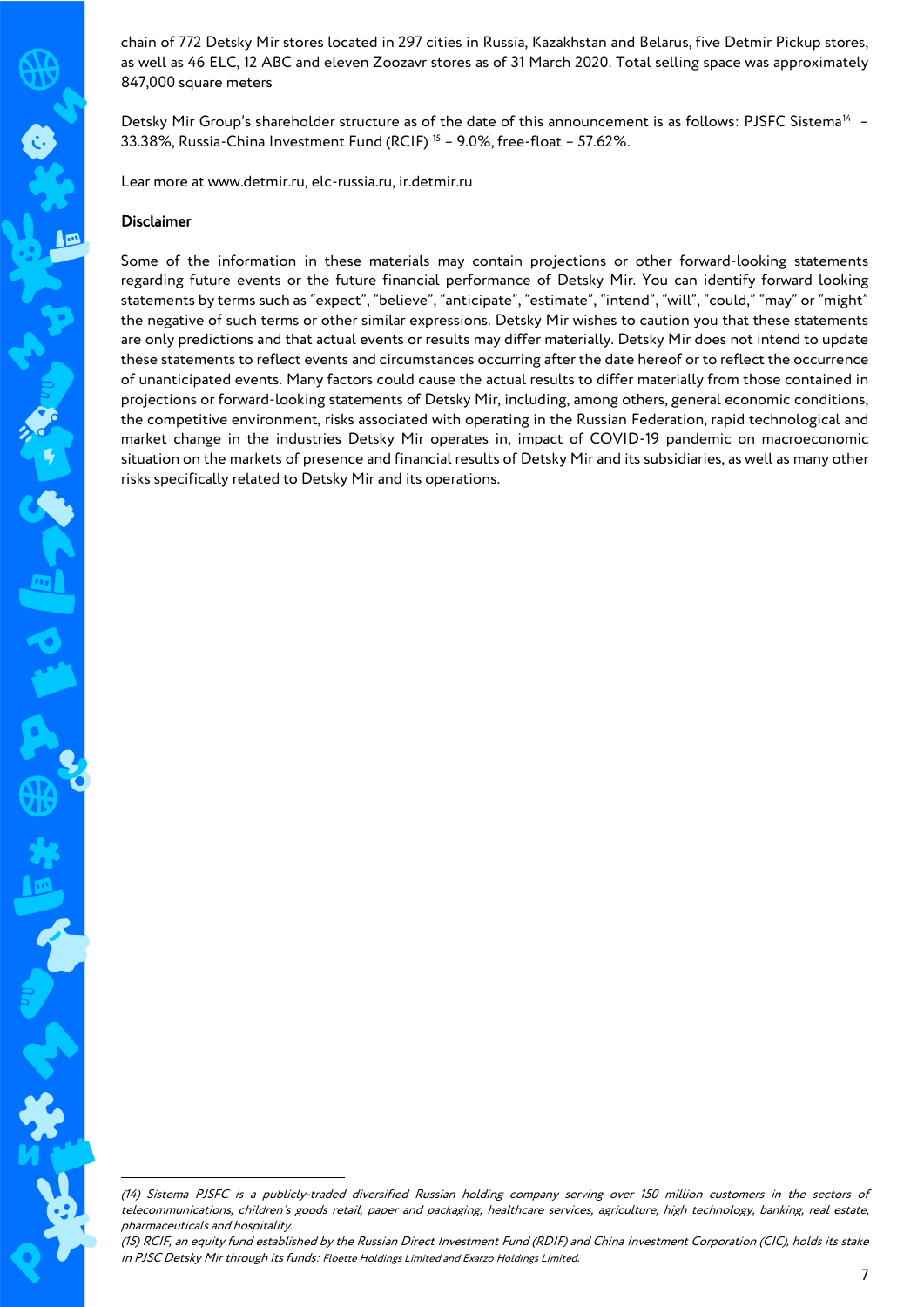# Attachment A

EBITDA is calculated as profit for the period before income tax expense, foreign exchange (loss)/gain, gain on acquisition of controlling interest in associate, finance expense, finance income, depreciation and amortization. EBITDA margin is calculated as EBITDA for a given period divided by revenue for the same period expressed as a percentage. Our EBITDA may not be similar to EBITDA measures of other companies; is not a measurement under accounting principles generally accepted under IFRS and should be considered in addition to, but not as a substitute for, the information contained in our consolidated statement of profit and loss. We believe that EBITDA provides useful information to investors because it is an indicator of the strength and performance of our ongoing business operations, including our ability to fund discretionary spending such as capital expenditures, acquisitions of businesses and other investments and our ability to incur and service debt. While depreciation and amortization are considered operating costs under IFRS, these expenses primarily represent the non-cash current period allocation of costs associated with long-lived assets acquired or constructed in prior periods. EBITDA is commonly used as one of the bases for investors and analysts to evaluate and compare the periodic and future operating performance and value of companies.

Adjusted EBITDA and Adjusted profit for the period are used to evaluate the financial performance of the Group. This represents an underlying financial measure adjusted for one-off gains and losses. We believe that adjusted measures provide investors with additional useful information to measure our underlying financial performance, particularly from period to period, because these measures are exclusive of certain one-off gains and losses.

EBITDA and Adjusted EBITDA of the first quarter can be reconciled to our consolidated statements of profit and loss as follows:

|                                                                                                                                                                     |         | <b>IAS17</b> |         | <b>IFRS16</b> |  |
|---------------------------------------------------------------------------------------------------------------------------------------------------------------------|---------|--------------|---------|---------------|--|
| RUB <sub>m</sub>                                                                                                                                                    | Q1 2020 | Q1 2019      | Q1 2020 | Q1 2019       |  |
| Profit for the period                                                                                                                                               | (255)   | 291          | (353)   | (164)         |  |
| Add / (deduct):                                                                                                                                                     |         |              |         |               |  |
| Finance income                                                                                                                                                      | (8)     | (2)          | (9)     | (4)           |  |
| Finance expense                                                                                                                                                     | 485     | 558          | 1,127   | 1,566         |  |
| Foreign exchange (income)/ loss                                                                                                                                     | 1,267   | 182          | 1,267   | 182           |  |
| Income tax expense                                                                                                                                                  | (251)   | 26           | (276)   | (88)          |  |
| Depreciation and amortisation                                                                                                                                       | 686     | 592          | 2,606   | 2,444         |  |
| <b>EBITDA</b>                                                                                                                                                       | 1,922   | 1,646        | 4,362   | 3,936         |  |
| Reverse effect of:                                                                                                                                                  |         |              |         |               |  |
| Additional bonus accruals under the LTI<br>$program \ (Income received from partial$<br>termination of employees' right to receive<br>shares under the LTI program) | 338     | 229          | 338     | 229           |  |
| <b>Adjusted EBITDA</b>                                                                                                                                              | 2,260   | 1,875        | 4,700   | 4,165         |  |

Adjusted profit for the period of the first quarter can be reconciled to our consolidated statements of profit and loss as follows:

|                                                | <b>IAS17</b> |         | <b>IFRS16</b> |         |
|------------------------------------------------|--------------|---------|---------------|---------|
| RUB <sub>m</sub>                               | Q1 2020      | Q1 2019 | Q1 2020       | Q1 2019 |
| Profit for the period                          | (255)        | 291     | (353)         | (164)   |
| Reverse effect of:                             |              |         |               |         |
| Additional bonus accruals under the LTI        |              |         |               |         |
| program \ (Income received from partial        |              |         |               |         |
| termination of employees' right to receive     | 270          | 183     | 270           | 183     |
| shares under the LTI program) with related tax |              |         |               |         |
| effects                                        |              |         |               |         |
| Adjusted profit for the period                 | 15           | 474     | (83)          | 19      |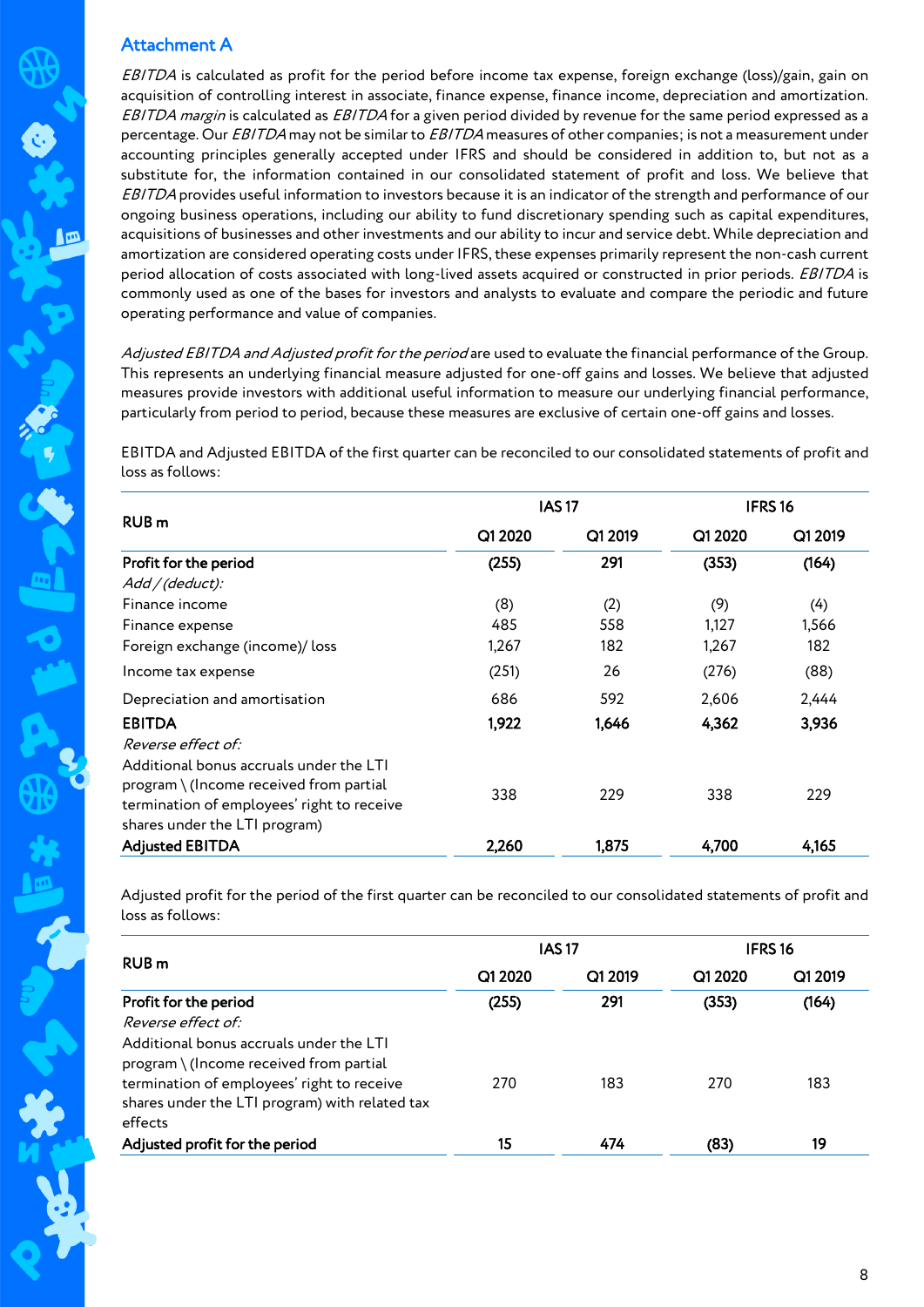# Attachment B

### Detsky Mir Group

# Unaudited Consolidated Statement of Profit or Loss and Other Comprehensive Income with application of IFRS 16 "Leases"

(in millions of Russian Rubles)

|                                                               | Three months ended March 31, |           |  |
|---------------------------------------------------------------|------------------------------|-----------|--|
|                                                               | 2020                         | 2019      |  |
| Revenue                                                       | 31,020                       | 27,886    |  |
| Cost of sales                                                 | (21, 935)                    | (19, 804) |  |
| Gross profit                                                  | 9,085                        | 8,082     |  |
| Selling, general and administrative expenses                  | (7, 330)                     | (6, 587)  |  |
| Other operating income/(expenses), net                        |                              | (2)       |  |
| Operating profit                                              | 1,756                        | 1,493     |  |
| Finance income                                                | 9                            | 4         |  |
| Finance expenses                                              | (1, 127)                     | (1, 566)  |  |
| Foreign exchange loss, net                                    | (1, 267)                     | (182)     |  |
| Loss before tax                                               | (629)                        | (252)     |  |
| Income tax benefit                                            | 276                          | 88        |  |
| Loss for the period                                           | (353)                        | (164)     |  |
| Other comprehensive income:                                   |                              |           |  |
| Items that may be reclassified subsequently to profit or loss |                              |           |  |
| Effect of translation to presentation currency                | 8                            | 19        |  |
| Total comprehensive loss for the period                       | (345)                        | (145)     |  |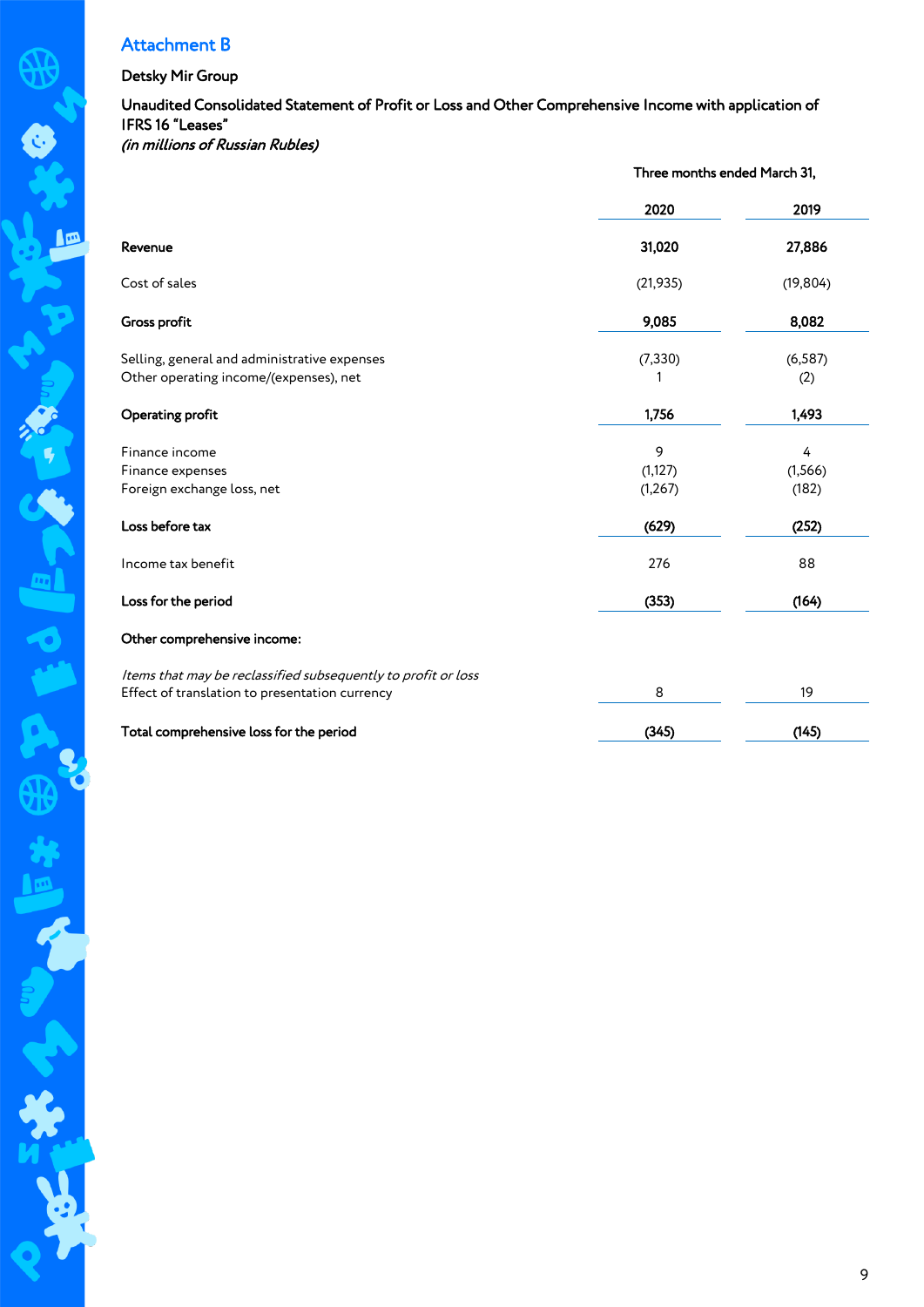# Unaudited Consolidated Statement of Financial Position with application of IFRS 16 "Leases" (in millions of Russian Rubles)

|                                                                        | March 31,<br>2020 | March 31,<br>2019 |
|------------------------------------------------------------------------|-------------------|-------------------|
| <b>ASSETS</b>                                                          |                   |                   |
| <b>NON-CURRENT ASSETS</b>                                              |                   |                   |
| Property, plant and equipment                                          | 9,472             | 9,904             |
| Intangible assets                                                      | 1,346             | 1,470             |
| Right-of-use assets                                                    | 32,113            | 31,949            |
| Deferred tax assets                                                    | 2,576             | 1,961             |
| Other non-current assets                                               | 144               | 133               |
| Total non-current assets                                               | 45,651            | 45,417            |
|                                                                        |                   |                   |
| <b>CURRENT ASSETS</b>                                                  |                   |                   |
| Inventories<br>Trade receivables                                       | 38,121<br>1,719   | 32,148<br>2,819   |
|                                                                        | 1,836             | 2,076             |
| Advances paid and other receivables, incl. prepaid income tax          |                   | 1,339             |
| Cash and cash equivalents                                              | 10,836            |                   |
| <b>Total current assets</b>                                            | 52,512            | 38,382            |
| <b>Total assets</b>                                                    | 98,163            | 83,799            |
| <b>EQUITY AND LIABILITIES</b>                                          |                   |                   |
| <b>EQUITY</b>                                                          |                   |                   |
| Share capital                                                          | 1                 | 1                 |
| Treasury shares                                                        | (407)             | (353)             |
| Additional paid-in capital                                             | 5,793             | 5,793             |
| Accumulated deficit                                                    | (7,650)           | (6,693)           |
| Currency translation reserve                                           | 126               | 148               |
| Total equity deficit                                                   | (2, 137)          | (1, 104)          |
|                                                                        |                   |                   |
| <b>NON-CURRENT LIABILITIES</b>                                         |                   |                   |
| Lease liabilities                                                      | 26,853            | 26,238            |
| Long-term loans and borrowings                                         | 14,700            | 5,220             |
| Deferred tax liabilities                                               | 100               | 123               |
| Total non-current liabilities                                          | 41,653            | 31,581            |
| <b>CURRENT LIABILITIES</b>                                             |                   |                   |
| Trade payables                                                         | 25,925            | 21,442            |
| Short-term loans and borrowings and current portion                    | 20,395            | 19,225            |
| of long-term loans and borrowings<br>Lease liabilities                 | 7,144             | 6,973             |
| Advances received, other payables and accrued expenses, incl. deferred |                   |                   |
| revenue and income tax payable                                         | 5,183             | 5,682             |
| <b>Total current liabilities</b>                                       | 58,647            | 53,322            |
| <b>Total liabilities</b>                                               | 100,300           | 84,903            |
| Total equity and liabilities                                           | 98,163            | 83,799            |

L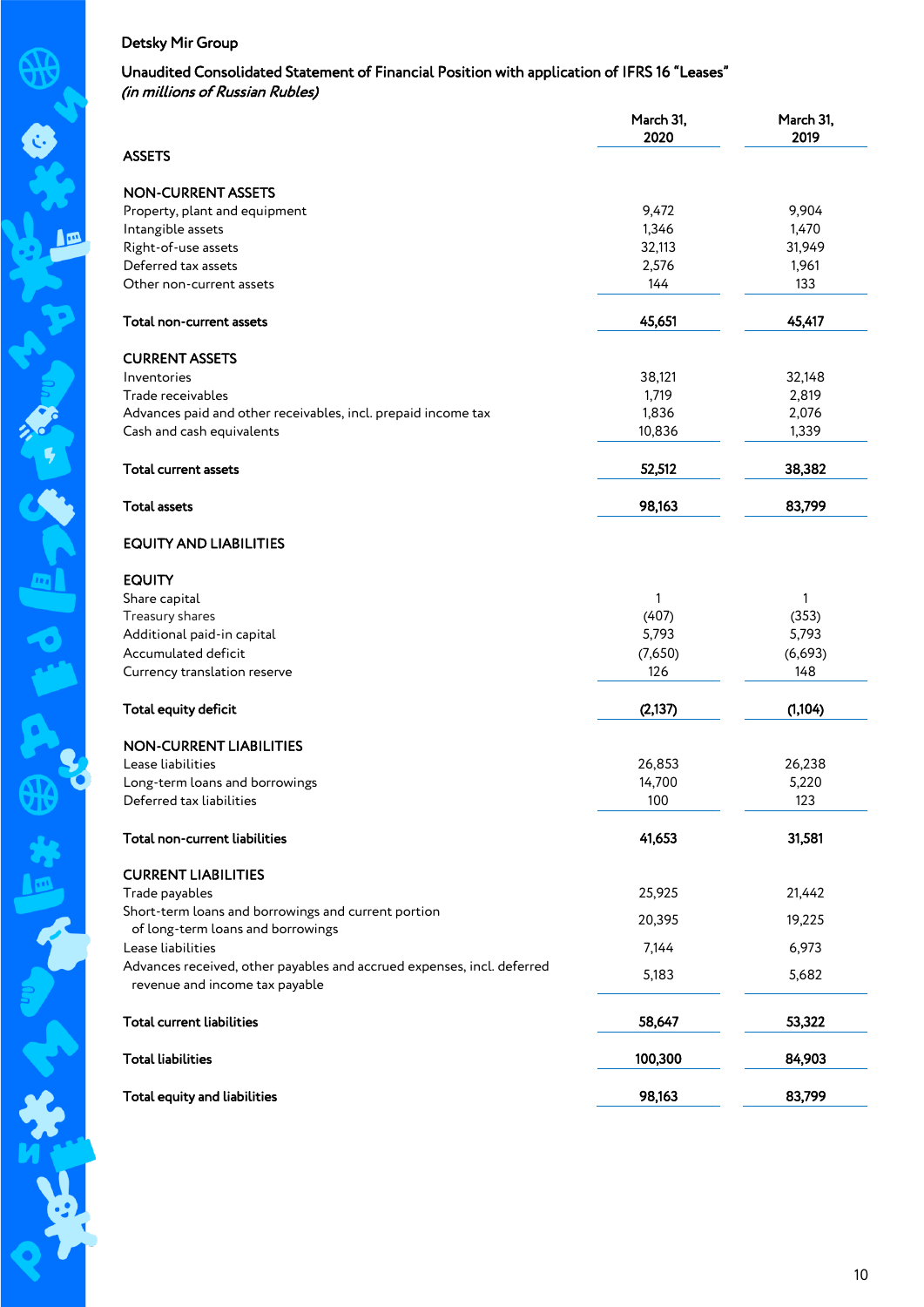# Unaudited Consolidated Statement of Cash Flows with application of IFRS 16 "Leases" (in millions of Russian Rubles)

Three months ended March 31,

|                                                                                | 2020      | 2019      |
|--------------------------------------------------------------------------------|-----------|-----------|
| <b>Operating activities:</b>                                                   |           |           |
| Loss for the period                                                            | (353)     | (164)     |
| Adjustments for:                                                               |           |           |
| Depreciation and amortization expense                                          | 2,606     | 2,444     |
| Foreign exchange loss, net                                                     | 1,267     | 182       |
| Finance expenses                                                               | 1,127     | 1,566     |
| Write-offs of merchandise inventories relating to shrinkage and write-down to  |           |           |
| net realizable value                                                           | 247       | 338       |
| Expense on equity-settled share-based compensation                             | 11        | 73        |
| Gain/(loss) on disposal of non-current assets                                  | (1)       | 9         |
| Finance income                                                                 | (9)       | (4)       |
| Income tax benefit recognized in profit or loss                                | (276)     | (88)      |
| Bad debts written-off and change in loss allowance for doubtful receivables on |           |           |
| advances paid and other receivables                                            |           | (5)       |
| Changes in working capital:                                                    |           |           |
| Decrease in trade receivables                                                  | 2,329     | 1,654     |
| Increase in advances paid and other receivables                                | (238)     | (36)      |
| Decrease in inventories                                                        | 274       | 2,577     |
| Decrease in trade payables                                                     | (8, 418)  | (8,468)   |
| Decrease in advances received, other payables and accrued expenses, incl.      |           |           |
| deferred revenue                                                               | (1, 544)  | (469)     |
| Cash used in operations                                                        | (2,978)   | (391)     |
| Interest paid                                                                  | (829)     | (1,448)   |
| Interest received                                                              | 8         | 2         |
| Income tax paid                                                                | (702)     | (657)     |
| Net cash used in operating activities                                          | (4, 501)  | (2, 494)  |
|                                                                                |           |           |
| Investing activities:                                                          |           |           |
| Payments for property, plant and equipment<br>Payments for intangible assets   | (294)     | (832)     |
|                                                                                | (44)      | (31)<br>7 |
| Proceeds from sale of property, plant and equipment                            | 12        |           |
| Net cash used in investing activities                                          | (326)     | (856)     |
| <b>Financing activities:</b>                                                   |           |           |
| Purchase of treasury shares                                                    | (90)      | (139)     |
| Repayment of loans and borrowings                                              | (16, 386) | (11,093)  |
| Lease payments                                                                 | (1,860)   | (1,482)   |
| Proceeds from loans and borrowings                                             | 32,230    | 14,068    |
| Net cash generated by financing activities                                     | 13,894    | 1,354     |
|                                                                                |           |           |
| Net increase/(decrease) in cash and cash equivalents                           | 9,067     | (1,996)   |
| Cash and cash equivalents, beginning of the period                             | 1,769     | 3,335     |
| Cash and cash equivalents, end of the period                                   | 10,836    | 1,339     |

A<sub>3</sub>

J

光泽的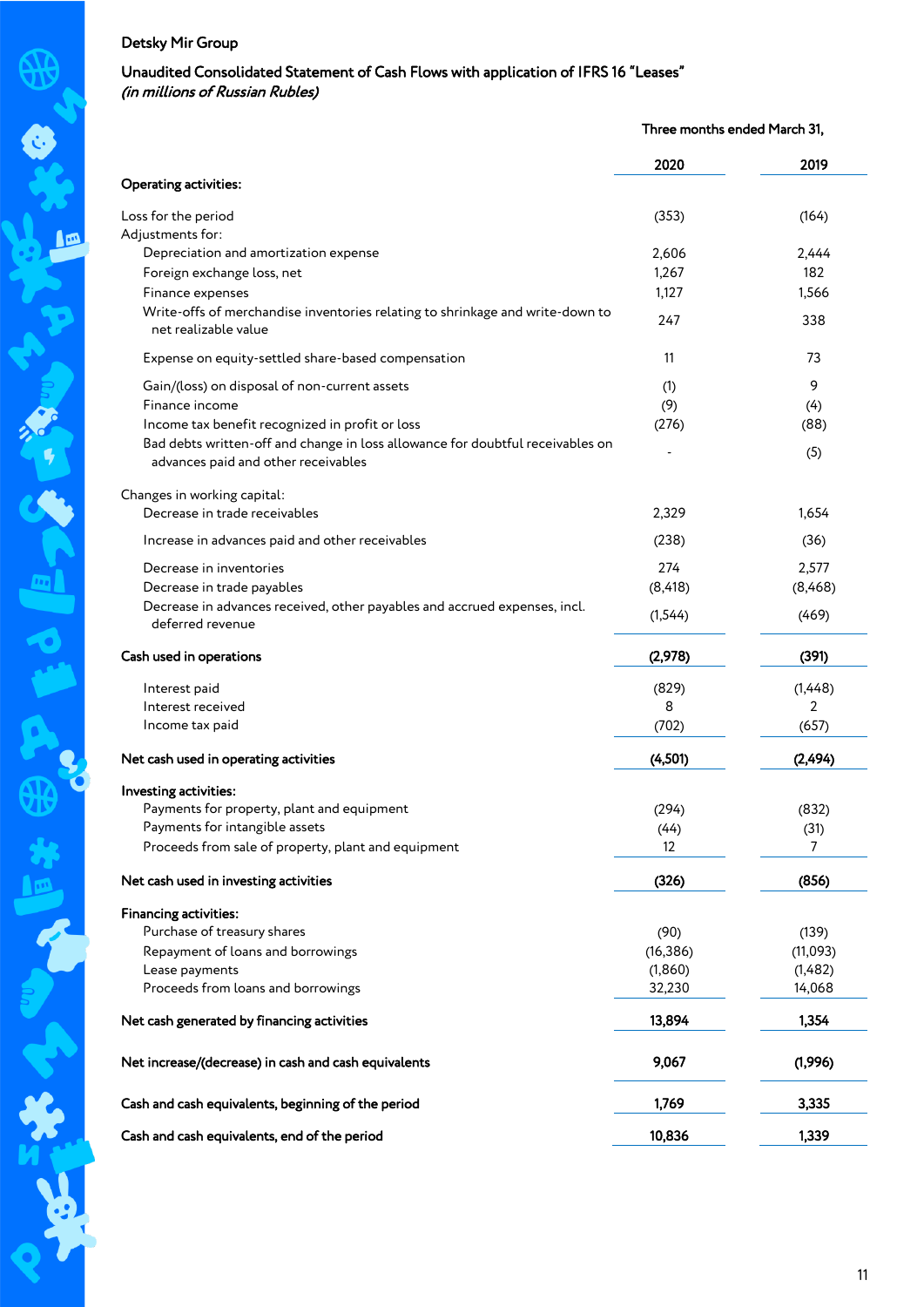Had the Group continued applying IAS 17 instead of IFRS 16, Unaudited Consolidated Statement of Profit or Loss and Other Comprehensive Income would have been as follows: (in millions of Russian Rubles)

|                                                                                        | Three months ended March 31, |                |  |
|----------------------------------------------------------------------------------------|------------------------------|----------------|--|
|                                                                                        | 2020                         | 2019           |  |
| Revenue                                                                                | 31,020                       | 27,886         |  |
| Cost of sales                                                                          | (21, 935)                    | (19, 804)      |  |
| Gross profit                                                                           | 9,085                        | 8,082          |  |
| Selling, general and administrative expenses<br>Other operating income/(expenses), net | (7, 850)                     | (7,025)<br>(2) |  |
| Operating profit                                                                       | 1,236                        | 1,055          |  |
| Finance income                                                                         | 8                            | $\overline{2}$ |  |
| Finance expenses                                                                       | (485)                        | (558)          |  |
| Foreign exchange loss, net                                                             | (1, 267)                     | (182)          |  |
| (Loss)/profit before tax                                                               | (506)                        | 317            |  |
| Income tax benefit/(expense)                                                           | 251                          | (26)           |  |
| (Loss)/profit for the period                                                           | (255)                        | 291            |  |
| Other comprehensive income:                                                            |                              |                |  |
| Items that may be reclassified subsequently to profit or loss                          |                              |                |  |
| Effect of translation to presentation currency                                         | 9                            | 8              |  |
| Total comprehensive (loss)/income for the period                                       | (246)                        | 299            |  |

I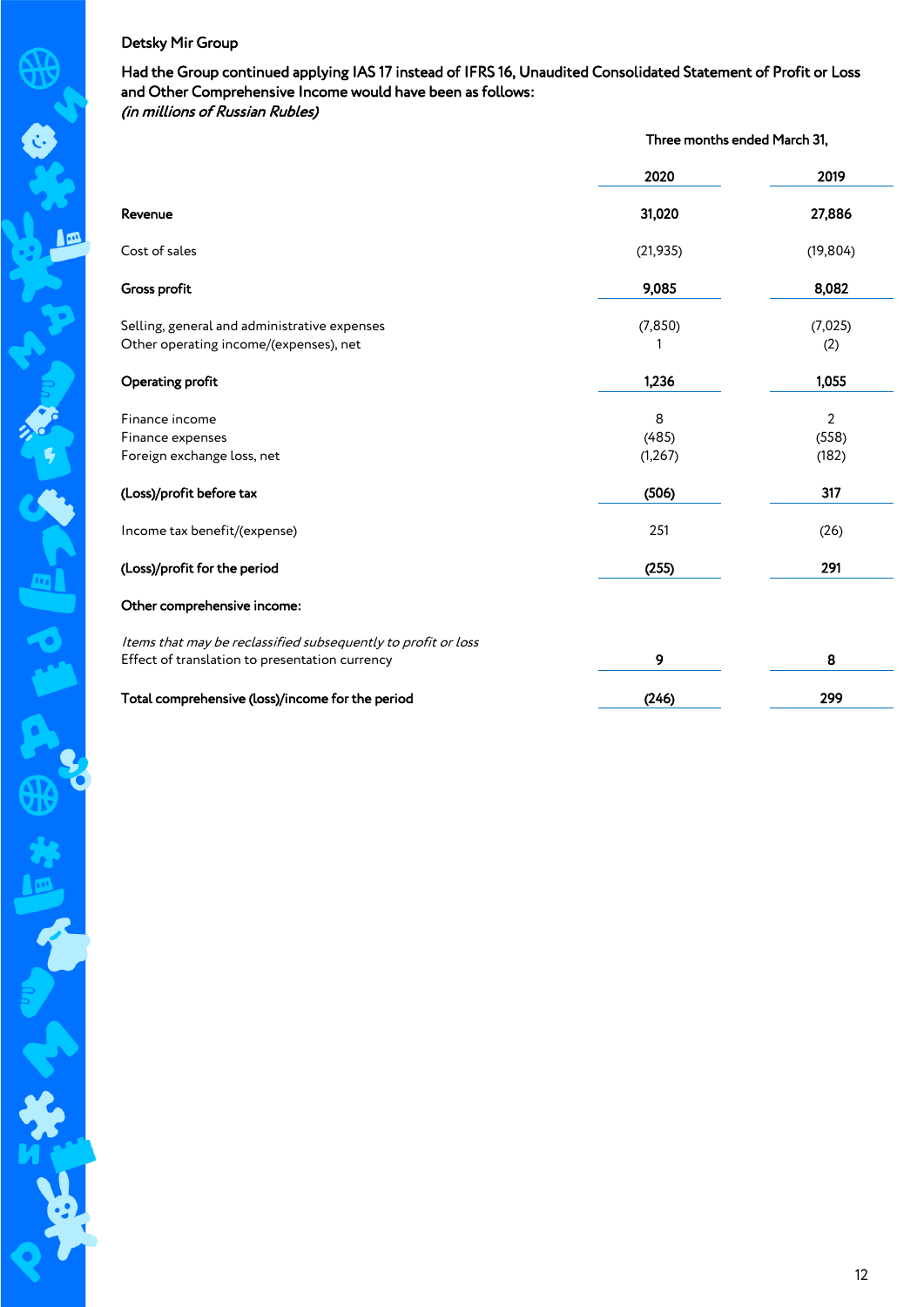### Had the Group continued applying IAS 17 instead of IFRS 16, Unaudited Consolidated Statement of Financial Position would have been as follows: (in millions of Russian Rubles)

|                                                                                                          | March 31,<br>2020 | March 31,<br>2019 |
|----------------------------------------------------------------------------------------------------------|-------------------|-------------------|
| <b>ASSETS</b>                                                                                            |                   |                   |
| <b>NON-CURRENT ASSETS</b>                                                                                |                   |                   |
| Property, plant and equipment                                                                            | 9,472             | 9,904             |
| Intangible assets                                                                                        | 1,346             | 1,470             |
| Deferred tax assets                                                                                      | 2,134             | 1,620             |
| Other non-current assets                                                                                 | 247               | 229               |
| Total non-current assets                                                                                 | 13,199            | 13,223            |
| <b>CURRENT ASSETS</b>                                                                                    |                   |                   |
| Inventories                                                                                              | 38,121            | 32,148            |
| Trade receivables                                                                                        | 1,719             | 2,819             |
| Advances paid and other receivables, incl. prepaid income tax                                            | 2,203             | 2,481             |
| Cash and cash equivalents                                                                                | 10,836            | 1,339             |
| <b>Total current assets</b>                                                                              | 52,879            | 38,787            |
| <b>Total assets</b>                                                                                      | 66,078            | 52,010            |
| <b>EQUITY AND LIABILITIES</b>                                                                            |                   |                   |
| <b>EQUITY</b>                                                                                            |                   |                   |
| Share capital                                                                                            | $\mathbf{1}$      | 1                 |
| Treasury shares                                                                                          | (407)             | (353)             |
| Additional paid-in capital                                                                               | 5,793             | 5,793             |
| Accumulated deficit                                                                                      | (5,885)           | (5, 331)          |
| Currency translation reserve                                                                             | 127               | 137               |
| Total (equity deficit)/equity                                                                            | (371)             | 247               |
| <b>NON-CURRENT LIABILITIES</b>                                                                           |                   |                   |
| Long-term loans and borrowings                                                                           | 14,700            | 5,220             |
| Deferred tax liabilities                                                                                 | 100               | 123               |
| Total non-current liabilities                                                                            | 14,800            | 5,343             |
| <b>CURRENT LIABILITIES</b>                                                                               |                   |                   |
| Trade payables                                                                                           | 25,925            | 21,442            |
| Short-term loans and borrowings and current portion                                                      |                   |                   |
| of long-term loans and borrowings                                                                        | 20,395            | 19,225            |
| Advances received, other payables and accrued expenses, incl. deferred<br>revenue and income tax payable | 5,329             | 5,753             |
| <b>Total current liabilities</b>                                                                         | 51,649            | 46,420            |
| <b>Total liabilities</b>                                                                                 | 66,449            | 51,763            |
| Total equity and liabilities                                                                             | 66,078            | 52,010            |